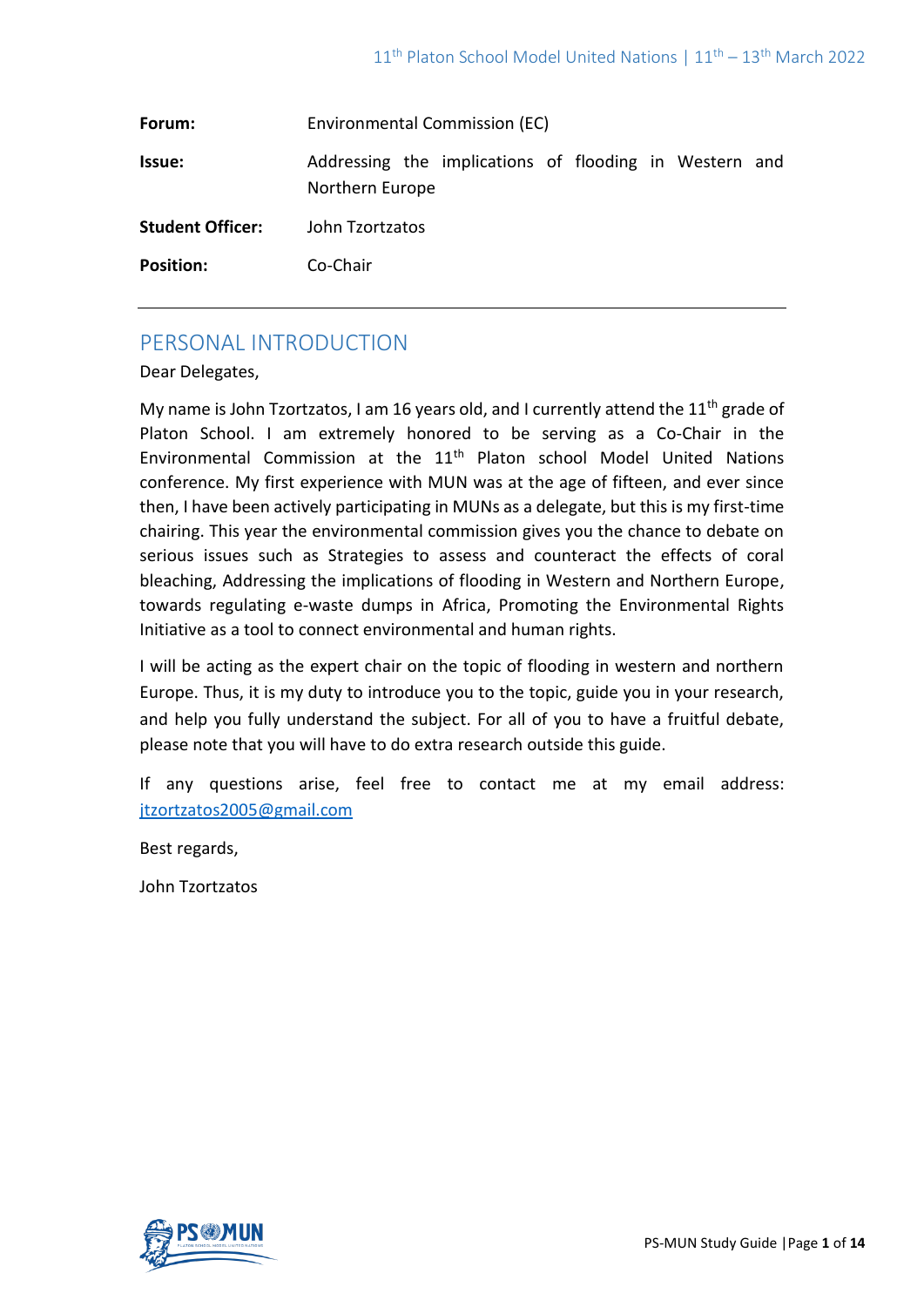# TOPIC INTRODUCTION

Annual flooding in Europe has been a recurring issue. As of 1960, however, a trend of increasing floods in the regions of Western and Northern Europe has been noted. Many have argued that flooding is a by-product of the augmented frequency of autumn and winter rainfalls, and, by extension, that they are a result of climate change.<sup>1</sup>. This increase in rainfall has and will have severe effects not only on the people affected by them but also on the surrounding environment. This is the case as with each flood the landscape of the area affected is changed which can lead to the destruction of many homes of animals, thus harming the wildlife in general. Floods also help in the spread of diseases that affect both humans and the fauna of ecosystems. In addition to the effects floods have on the environment, they can also cause damages that will cause nations very large amounts of money to repair.

The prevention of floods remains a key issue for the lowland areas of Western and Northern Europe which are especially at risk. Floods can cause great harm to the regions flora and fauna which could cause problems for a great part of Europe's ecosystems. Though floods do not only have environmental importance but also are of economic importance as most of Europe's biggest ports<sup>2</sup> are in areas susceptible to floods which could mean that if a serious flood happens in such regions Europe will be cut out from a large part of their imports and exports. In addition to that, much of the industrial base of Europe is located in Western and Northern Europe. Due to all these reasons, all nations globally should work together to combat this issue to ensure stability for Europe's ecosystems and its trade.

# DEFINITION OF KEY TERMS

# Flood

A rising and overflowing of a body of water especially onto normally dry land<sup>3</sup>

# Flash flood

A local flood of short duration generally resulting from heavy rainfall in the immediate vicinity

# Torrent

A large amount of water moving very quickly<sup>4</sup>

<sup>4</sup> "Oxford Advanced Learner's Dictionary at Oxford Learner's Dictionaries | Find Meanings and Definitions of Words." *Oxfordlearnersdictionaries.com*, 2019, www.oxfordlearnersdictionaries.com/definition/english. Accessed 18 Dec. 2021.



<sup>1</sup> "River Floods — European Environment Agency." *Www.eea.europa.eu*, 16 Dec. 2019, www.eea.europa.eu/dataand-maps/indicators/river-floods-3/assessment. Accessed 18 Dec. 2021.

<sup>2</sup> " The Largest Ports in Europe." ShipHub, 4 Sept. 2019, www.shiphub.co/the-largest-ports-in-europe/. Accessed 18 Dec. 2021.

<sup>3</sup> "Definition of FLOOD." *Merriam-Webster.com*, 2019, www.merriam-webster.com/dictionary/flood. Accessed 18 Dec. 2021.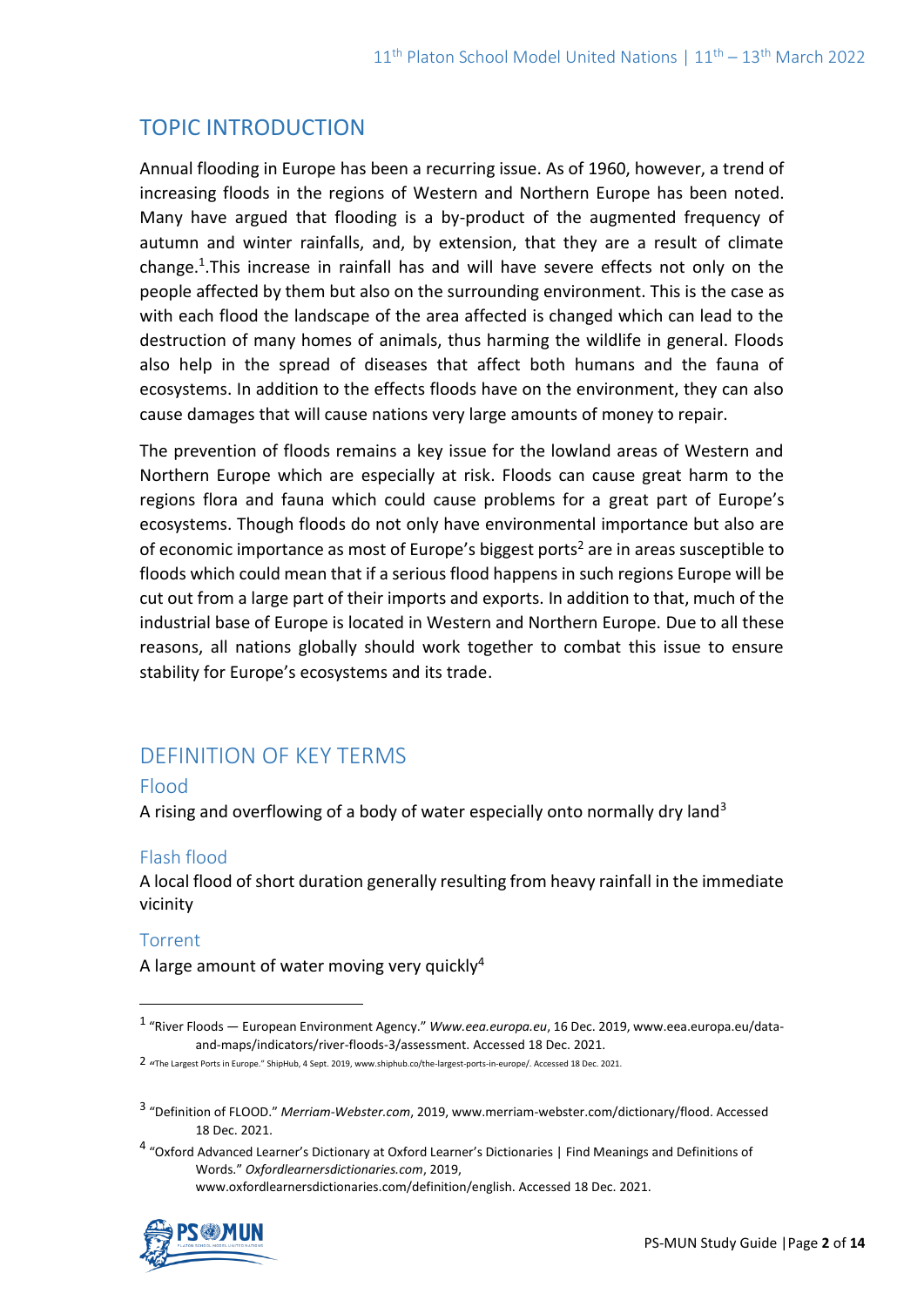# Saturated soil

A soil in which the voids are filled with water<sup>5</sup>

# Impermeable

Not permitting passage of a fluid through its substance<sup>6</sup>

# Dam

A barrier preventing the flow of water<sup>7</sup>

## Storm surge

An abnormal rise in the level of the sea along a coast caused by the onshore winds of a severe cyclone<sup>8</sup>.

# Cyclone

A storm or system of winds that rotates about a center of low atmospheric pressure<sup>9</sup>

## Hurricane

An extremely large, powerful, and destructive storm with very strong winds that occurs especially in the western part of the Atlantic Ocean<sup>10</sup>

## Ecosystem

The complex of a community of organisms and its environment functioning as an ecological unit $11$ 

## Sediment

The matter that settles to the bottom of a liquid<sup>12</sup>

## Erode

To diminish or destroy by degrees $13$ 

<sup>13</sup> "Definition of ERODE." *Www.merriam-Webster.com*, www.merriam-webster.com/dictionary/erode. Accessed 18 Dec. 2021.



<sup>5</sup> "Saturated Soil Definition." *Law Insider*, www.lawinsider.com/dictionary/saturated-soil. Accessed 18 Dec. 2021.

<sup>6</sup> "Definition of IMPERMEABLE." *Www.merriam-Webster.com*, www.merriamwebster.com/dictionary/impermeable. Accessed 18 Dec. 2021.

<sup>7</sup> "Definition of DAM." *Merriam-Webster.com*, 2019, www.merriam-webster.com/dictionary/dam. Accessed 18 Dec. 2021.

<sup>8</sup> "Definition of Storm Surge | Dictionary.com." *Www.dictionary.com*, www.dictionary.com/browse/storm-surge. Accessed 18 Dec. 2021.

<sup>9</sup> "Definition of Storm Surge | Dictionary.com." *Www.dictionary.com*, www.dictionary.com/browse/storm-surge. Accessed 18 Dec. 2021.

<sup>10</sup> "Definition of Hurricane | Dictionary.com." *Www.dictionary.com*, www.dictionary.com/browse/hurricane. Accessed 18 Dec. 2021.

<sup>11</sup> "Definition of ECOSYSTEM." *Merriam-Webster.com*, 2012, www.merriam-webster.com/dictionary/ecosystem. Accessed 18 Dec. 2021.

<sup>12</sup> "Definition of SEDIMENT." *Merriam-Webster.com*, 2019, www.merriam-webster.com/dictionary/sediment.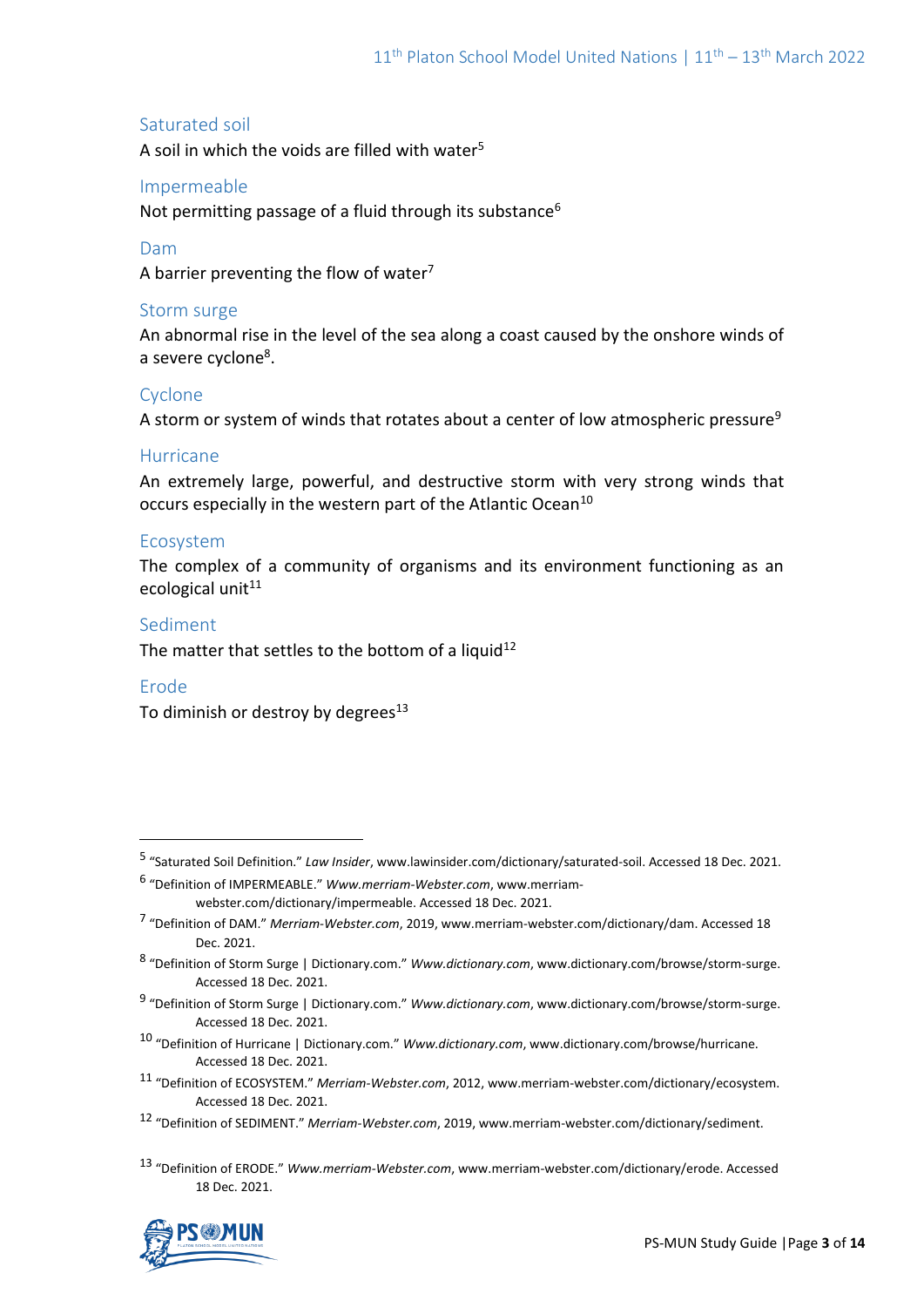# BACKGROUND INFORMATION

# General information on floods

A flood is an overflow of water in a normally dry land. There are many reasons floods can occur but the most common ones are during heavy rains, when ocean waves come on shore or when dams break floods can occur in the span of a few minutes or over the span of a longer period of time. They can last from a few hours to a few days. Flash floods are especially dangerous as they occur within minutes and they combine the destructiveness of a normal flood along with an incredible speed $^{14}$ .

# Causes of floodings

#### Heavy Rains

Flooding is caused due to a variety of reasons. The most common reason that floods are caused is due to heavy rains, though infrastructure systems exist to prevent flooding from being caused by heavy rains if the rains persist these systems can get overwhelmed and flooding can be caused<sup>15</sup>.

## Rivers Overflowing

In addition to that, the overflowing of rivers can also be the main cause of floods, as many rivers run through dry and impermeable terrain, when heavy rain falls on the river the soil cannot absorb the water and thus lead to all the excess water to flow out of the river and flood the surrounding area, this phenomenon should be less apparent in these times as longer rivers are usually dammed in order to prevent such floods from happening.

## Dams Breaking

The construction of dams though can also be a problem<sup>16</sup>. As dams are made to hold off water from overflowing in rivers and other places thus their breakage can have a worse effect from overflowing rivers, as dams breaking will send a powerful surge of water downstream and destroy anything in its path<sup>17</sup> this is made worse as many dams are of the 20th century and some smaller ones older which makes them more susceptible to destruction<sup>18</sup> with a prime example being how the breaking of a dam during hurricane Katrina in 2005 caused the effects to be much worse.

<sup>18</sup> "Reservoirs and Dams — European Environment Agency." *Www.eea.europa.eu*, www.eea.europa.eu/archived/archived-content-water-topic/reservoirs-and-dams. Accessed 18 Dec. 2021.



<sup>14</sup> "Flood Basics." *NOAA National Severe Storms Laboratory*, 2015, www.nssl.noaa.gov/education/svrwx101/floods/.

<sup>15</sup> "What Causes Floods? | the 8 Most Common Causes of Flooding." B-Air Blowers, Air Movers & Dehumidifiers | Commercial Equipment, 26 Sept. 2018, b-air.com/2018/02/common-causes-flooding/. Accessed 18 Dec. 2021.

<sup>16</sup> "What Is a Flood? | What Causes a Flood? | Flooding | Earth Networks." Earth Networks, 2017, www.earthnetworks.com/flooding/. Accessed 18 Dec. 2021.

<sup>17</sup> "What Are the Main Causes and Effects of Floods around the World?" *Earth.org - Past | Present | Future*, 31 Aug. 2021, earth.org/what-are-the-main-causes-and-effects-of-floods/. Accessed 18 Dec. 2021.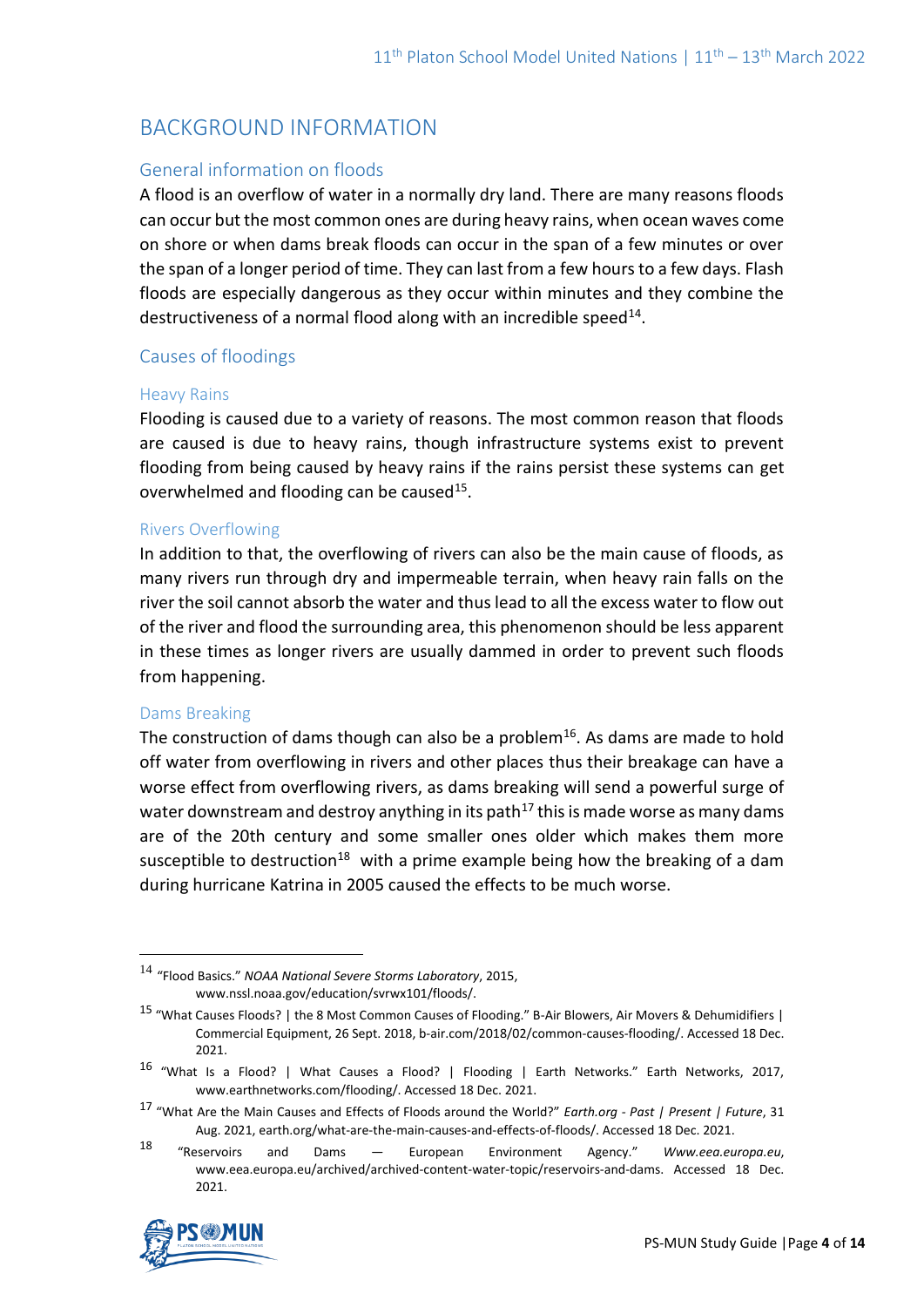#### Storm Surges

One last cause of flooding is storm surges during cyclones or hurricanes can cause the sea levels to rapidly rise and flood coastal areas<sup>19</sup>. This is a cause that is much harder to prevent and protect from as the sea in nations of North and Western Europe can cover an excessively large mass thus making it difficult to combat. With a prime example being hurricane Katrina in 2005 which caused a storm surge of 8-9 meters above sea level<sup>20</sup>

## Effects of flooding

The reason for the importance of flood protection and prevention is the many impacts that floods have both on the environment and humans. First and foremost, floods are a big cause of harm to the affected wildlife due to multiple reasons. With the sudden increase of water, many animals are unable to escape thus leading to drowning, in addition to that the habitats of many animals can be destroyed due to floods which could lead to many animals having to migrate, thus harming the regional ecosystem, another problem is that plant life can also be disrupted which could cause big problems throughout the food chain of the region which could have long term impacts on the survival of the wildlife<sup>21</sup> Another impact of floods is that they can cause Sedimentation and Erosion since floods carry material from places that they have travelled, sediment can stay in the water which in turn can cause the lowering of its quality, while also causing the increase of algae which can disrupt ecosystems and contaminate drinking water<sup>22</sup>. Due to sedimentation, the clogging of rivers and streams can cause overflow, when the floods are fast-moving the riverbanks can get eroded which can lead to the erosion of the land thus it is much worse in highly populated areas<sup>23</sup>. The last and most important effect of floods is the fact that they can carry diseases and contamination, as floodwaters move around human-populated areas, it increases the amount of spread from water-borne diseases whilst when the waters recede large pools of water are created, which are perfect places of breeding for mosquitoes which carry diseases. The floodwaters can also carry pollutants that were picked up from agricultural or industrial areas which could lead to the disruption and destruction of ecosystems that the floodwaters pass from, these effects can worsen if the floodwaters reach the sea as it can disrupt important ecosystems such as coral reefs.

<sup>23</sup> "Impact of River Bank Erosion." *Lrlr.landscapeonline.de*, lrlr.landscapeonline.de/Articles/lrlr-2014- 3/articlese6.html. Accessed 18 Dec. 2021.



<sup>19</sup> "What Are the Main Causes and Effects of Floods around the World?" *Earth.org - Past | Present | Future*, 31 Aug. 2021, earth.org/what-are-the-main-causes-and-effects-of-floods/. Accessed 18 Dec. 2021.

<sup>&</sup>lt;sup>20</sup>Henry, Charlie. "The Dangers of Storm Surge and Flooding | NOAA's Office of Response & Restoration Blog." *Blog.response.restoration.noaa.gov*, 30 Mar. 2021, blog.response.restoration.noaa.gov/dangers-stormsurge-and-flooding.

<sup>21</sup> "Alberta WaterPortal." *Albertawater.com*, 2011, albertawater.com/what-are-the-consequences-offlooding/environmental. Accessed 18 Dec. 2021.

<sup>22</sup> Society, National Geographic. "The Many Effects of Flooding." *National Geographic Society*, 14 Sept. 2021, www.nationalgeographic.org/article/many-effects-flooding/. Accessed 18 Dec. 2021.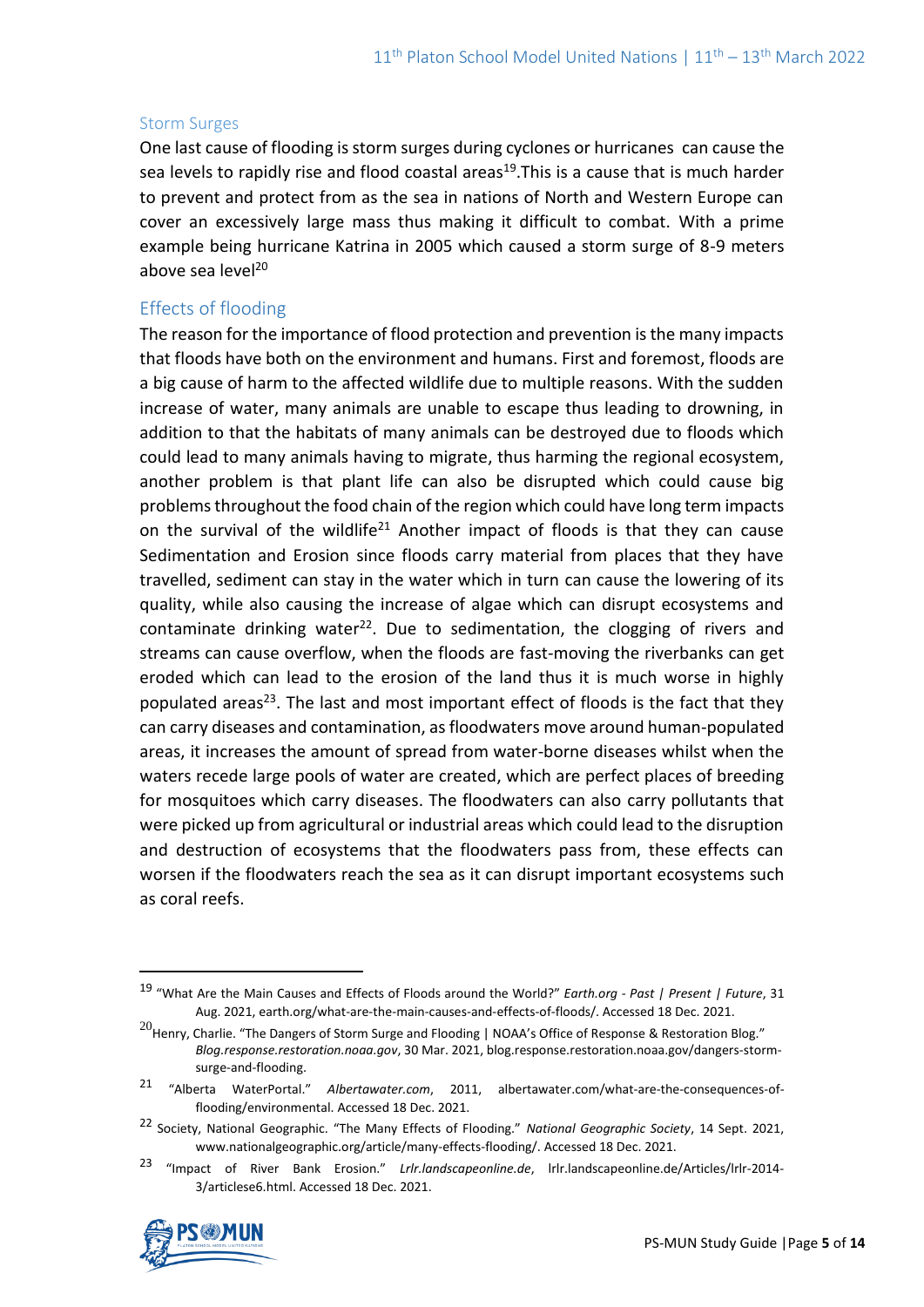# The relationship between flooding in Europe and climate change

Climate change has been a leading factor in the increase in flooding in the regions of Western and Northern Europe. The first reason of the effects is that due to the warmer atmosphere, more water can be held and thus it can cause larger amounts of rainfalls and make them more often leading to the increase and worsening of floods in those regions of Europe. In addition to that the soil is becoming wetter and precipitation is increasing which means that the natural barrier against flooding is being weakened as the soil can hold less and less water during rainfalls<sup>24</sup>. From studies, it has been shown that there has been an increase in rainfall in Europe of between 3%-19%. In addition to that, it has been discovered that the rainfall events that cause floods in Europe will be more likely to happen by a factor of 1.9-9. Such events under normal circumstances are supposed to happen every 400 years but due to climate change these events are predicted to happen much more often<sup>25</sup>

# July 2021 floods in Europe

Though North and West Europe has seen flooding throughout, in mid-July of 2021 rainfall had exceeded records of past times causing huge floods in Germany, France, Belgium, Luxemburg, the Netherlands, and Switzerland with heavy floods being present in the regions of western Rhineland-Palatinate and north Rhineland-Westphalia

The amount of rain that was recorded in Rhine-Westphalia was 154 millimeters which amounted to a higher July's average of 87 mm in the region, $2627$ . This huge amount of rainfall was caused by a storm complex that had stalled in the region for 1-2 days and the previous wet conditions with the soil reaching its maximum saturation leading to immense flooding<sup>2829</sup>. This caused flooding of the river banks in the area, but it also meant that dams were overflowing, leading to multiple evacuation orders, whilst in many places the formation of Torrents was seen, further endangering human lives.

<sup>29</sup> "DLR – Situation Information for Disaster Management." *DLRARTICLE DLR Portal*, 2021, www.dlr.de/content/en/articles/news/2021/03/20210716\_situation-information-for-disastermanagement.html. Accessed 18 Dec. 2021.



<sup>24</sup> "Climate Change Affects Floods in Europe." *ScienceDaily*, 2019, www.sciencedaily.com/releases/2019/08/190828140128.htm. Accessed 18 Dec. 2021.

<sup>&</sup>lt;sup>25</sup> "Climate Change Has Increased Intensity of Floods in Europe, Finds Study | the Weather Channel - Articles from the Weather Channel | Weather.com." *The Weather Channel*, 14 Aug. 2021, weather.com/en-IN/india/environment/news/2021-08-24-climate-change-has-increased-the-intensity-of-europeanfloods. Accessed 18 Dec. 2021.

<sup>26</sup> "Dozens Killed in Flooding across Western Europe." *Www.kten.com*, www.kten.com/story/44316020/dozenskilled-in-flooding-across-western-europe. Accessed 18 Dec. 2021.

<sup>27</sup> "Devastating Floods in Western Europe | EUMETSAT." *Www.eumetsat.int*, www.eumetsat.int/devastatingfloods-western-europe. Accessed 18 Dec. 2021.

<sup>28</sup> "Flooding in Western Europe: The Impact of the Climate Crisis." *Ambiental Risk*, 17 Nov. 2021, www.ambientalrisk.com/flooding-in-western-europe-and-the-climate-crisis/. Accessed 18 Dec. 2021.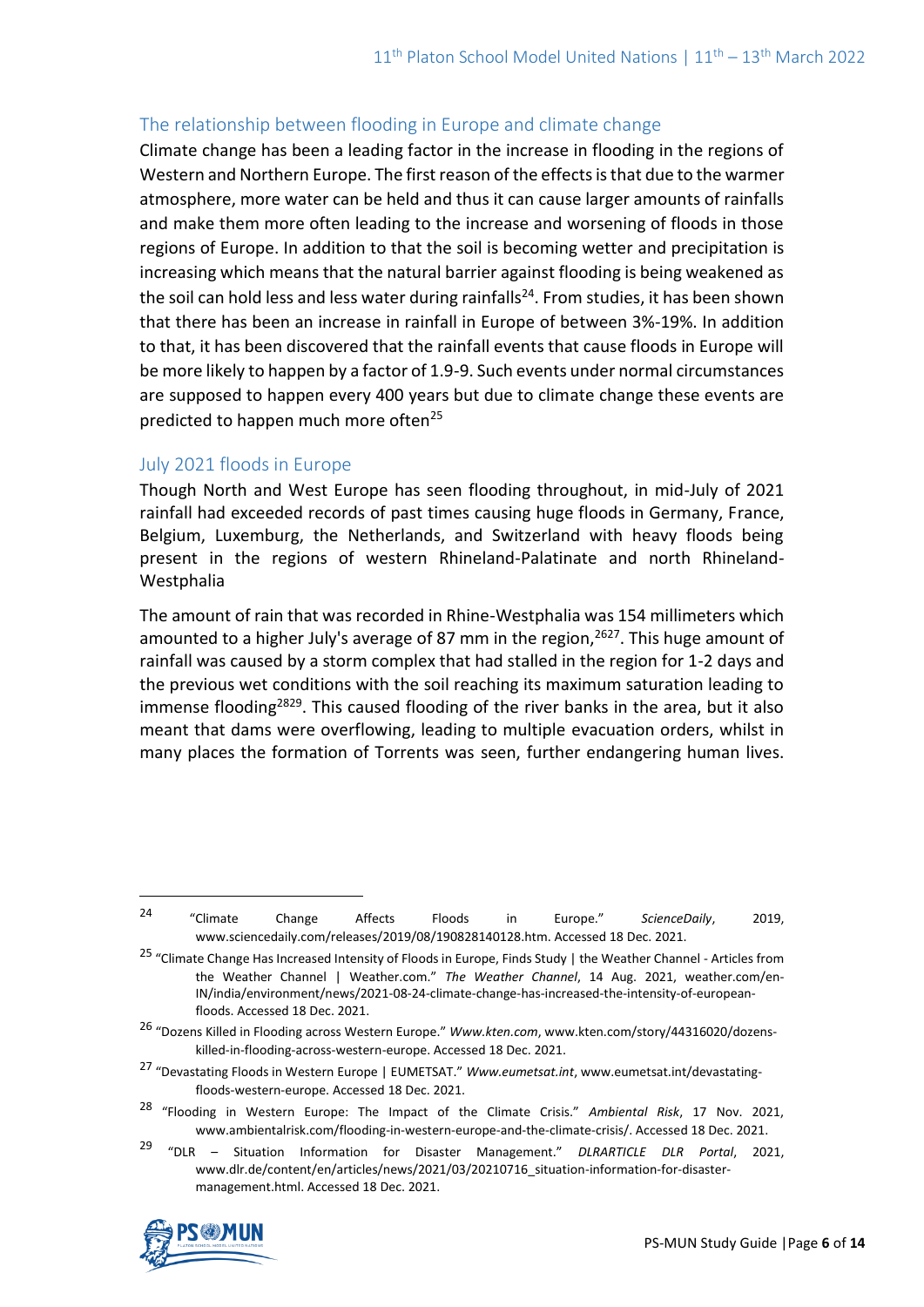Whilst also flash flooding occurred in community areas leading to numerous casualties<sup>303132</sup>.

During these floods at least 189 people had died with many remaining missing while thousands are left without homes, with extreme cases such as Venlo, which is a city situated on the river Maas, having to evacuate 10.000 people from their homes who were luckily able to return to their homes after the preparation of the Netherlands military and volunteers whilst in the German towns and infrastructure alike were swept away along with 158 people who lost their lives, leading the German president to describe this as one of the worst natural disasters in a century. The worst-hit was the region of Rhineland-Palatinate which saw the brunt of the deaths, counting 110 people losing their lives during the floods. <sup>3334</sup>

The nations of Europe that have been struck by this catastrophe have reacted to this in different ways. Firstly, Germany has been hit the hardest from the floods and has implemented a 400-million-euro relief plan to help survivors with immediate needs with half being paid by the country's government and the other half by the individual German state governments. On July  $21^{st}$  Germany also announced a 200 million aid package and other German states have announced their aid packages. A second package will be released in the future with its main aim being essential infrastructure with it being likely to cost 2 billion<sup>35</sup>, in addition to that, 850 soldiers have been sent to help with the disaster relief. In Belgium, more than 150 workers from different nations have arrived to provide emergency assistance to those affected by catastrophic floods<sup>36</sup>, whilst in response to the flooding, the Walloon government has announced a 2-billion-euro economic plan to grant every household affected interestfree loans of 2.500 euros to cover basic needs. The Netherlands has decided to cover part of the damages caused by the floods, but they have set themselves upon a strict

<sup>36</sup> CNN, By Eliza Mackintosh. "Flooding in Germany and Belgium: Live Updates." *CNN*, 16 July 2021, edition.cnn.com/europe/live-news/deadly-flooding-in-europe-07-16-21/index.html. Accessed 18 Dec. 2021.



<sup>30</sup> CNN, Angela Dewan, Nadine Schmidt and Ulrike Dehmel. "European Officials Say 'Climate Change Has Arrived' as Deadly Floods Engulf Entire Towns." *CNN*, edition.cnn.com/2021/07/16/europe/germany-floodsbelgium-climate-change-grm-intl/index.html. Accessed 18 Dec. 2021.

<sup>31</sup> "More than 60 Dead, Dozens Missing in Heavy Europe Floods." *PBS NewsHour*, 15 July 2021, www.pbs.org/newshour/world/more-than-30-dead-dozens-missing-in-heavy-europe-floods. Accessed 18 Dec. 2021.

<sup>32</sup> "Floods Kill More than 125 after Record Rainfall in Western Europe." *Www.cbsnews.com*, www.cbsnews.com/news/flooding-in-germany-europe-deaths-record-rainfall-western-europe-2021- 07-16/. Accessed 18 Dec. 2021.

<sup>33</sup> CNN, Angela Dewan, Nadine Schmidt and Ulrike Dehmel. "European Officials Say 'Climate Change Has Arrived' as Deadly Floods Engulf Entire Towns." *CNN*, edition.cnn.com/2021/07/16/europe/germany-floodsbelgium-climate-change-grm-intl/index.html. Accessed 18 Dec. 2021.

<sup>34</sup> CNN, Ivana Kottasová. "Enormous Scale of Destruction Is Revealed as Water Subsides after Historic Western Europe Flooding." *CNN*, edition.cnn.com/2021/07/18/europe/western-europe-floods-sundayintl/index.html. Accessed 18 Dec. 2021.

<sup>35</sup> Center for Disaster Philanthropy. "Western European Flooding." *Disasterphilanthropy.org*, 2021, disasterphilanthropy.org/disaster/western-european-flooding/. Accessed 18 Dec. 2021.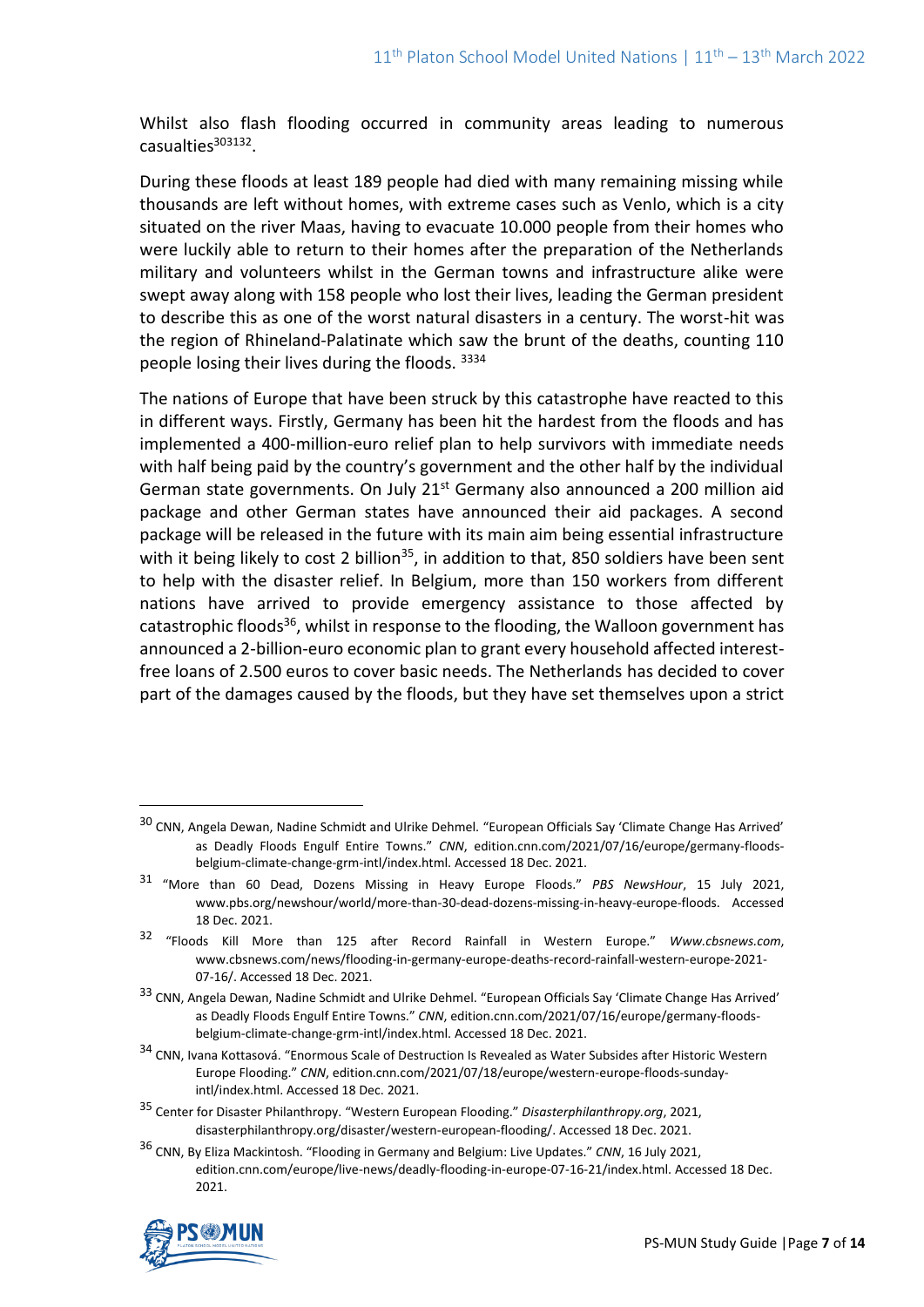budget of 500 million euros per disaster and the money will only cover the damage caused by the flooding and not by the rainfall damage $37$ .

# MAJOR COUNTRIES AND ORGANIZATIONS INVOLVED Germany

Germany has been hit the hardest from the floods and has implemented a 400-millioneuro relief plan to help survivors with immediate needs with half being paid by the country's government and the other half by the individual German state governments. On July 21st Germany also announced a 200 million euro aid package and other German states have announced their aid packages. A second package will be released in the future with its main aim being essential infrastructure with it being likely to cost 2 billion.

# Belgium

Belgium has adopted "The sigma plan" since 1977. In recent times in response to the flooding, the Walloon government has announced a 2-billion-euro economic plan to grant every household affected interest-free loans.

## **Netherlands**

The Netherlands has decided to cover part of the damages caused by the floods but they have set themselves upon a strict budget of 500 million euros per disaster and the money will only cover the damage caused by the flooding and not by the rainfall damage.

## Italy

The Italians began the project "Mose" in 1970. The Italians in reaction to the recent 2021 floods have sent search crews and vehicles to the region of Wallonia to help locate missing people

## European Union

The European Union has enacted Directive 2007/60/EC to help combat flooding in the past with a plethora of other guidelines to help Western and Northern European nations with the recent severity of the floods, having activated a civil emergency response mechanism to help areas of Belgium affected by the flooding.

<sup>37</sup> Center for Disaster Philanthropy. "Western European Flooding." *Disasterphilanthropy.org*, 2021, disasterphilanthropy.org/disaster/western-european-flooding/. Accessed 18 Dec. 2021.

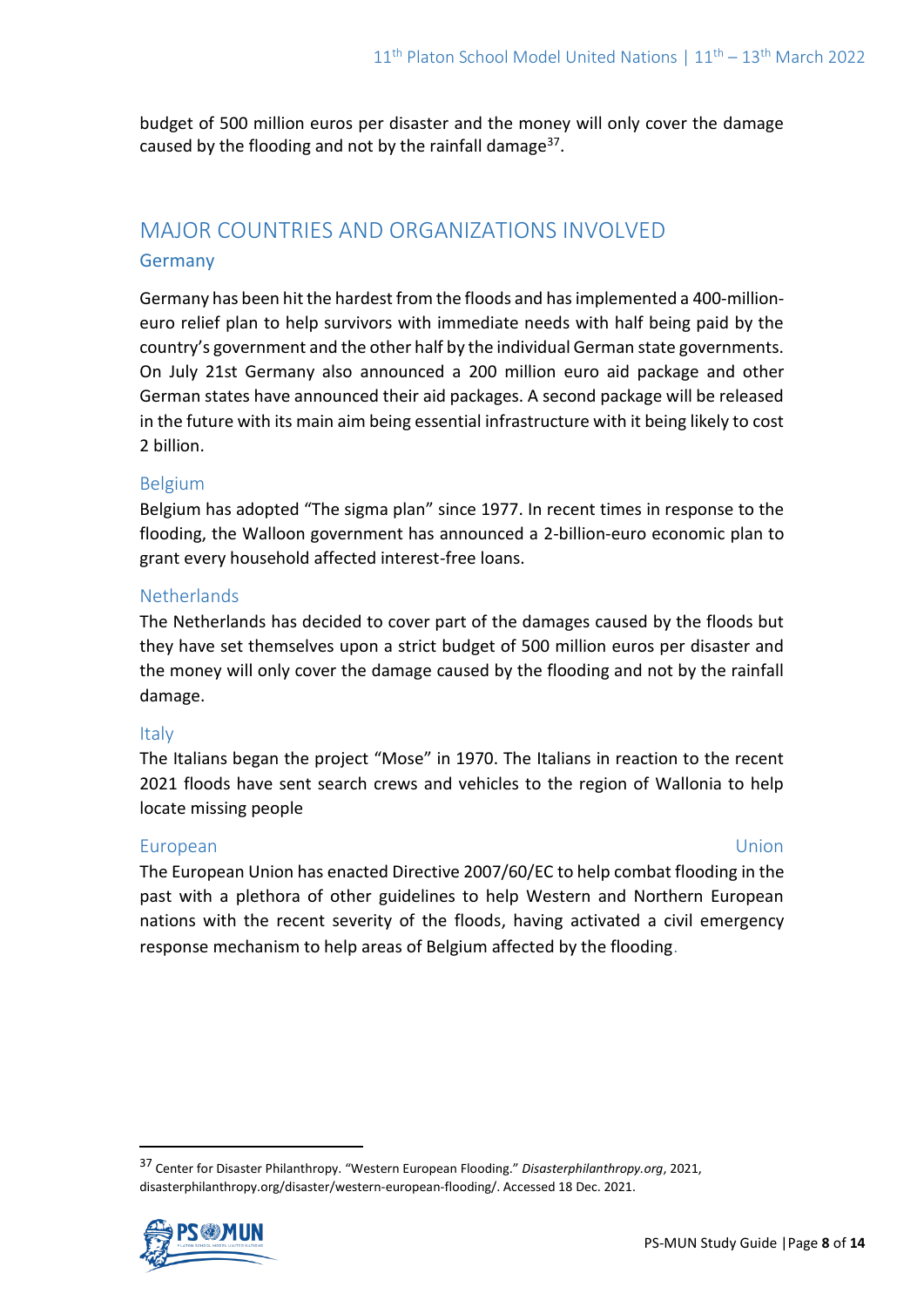| Date of                   | <b>Description of event</b>                                         |
|---------------------------|---------------------------------------------------------------------|
| Event                     |                                                                     |
| 1977                      | "The sigma plan" is adopted as a reaction to the 1976 flooding, by  |
|                           | Belgium                                                             |
| 1980                      | Project "Mose" is proposed as a way to prevent flooding in Venice   |
| 2002                      | The creation of the document (EUR 20386 EN) by the European         |
|                           | Commission for guidelines for flash flood prevention and mitigation |
| September                 | The document by the EU named "Best practices on flood prevention    |
| 25th, 2003                | , protection and mitigation" was made                               |
| August $23^{\text{rd}}$ – | Hurricane Katrina Forms causing floods on the American South        |
| 31 <sup>st</sup> , 2005   | West that lead to around 2,000 fatalities                           |
| November                  | Directive 2007/60/EC has entered into force                         |
| 26 <sup>th</sup> , 2007   |                                                                     |
| November                  | Due to the disastrous weather of November, flooding is caused in    |
| $7th$ ,2011               | France and Italy, resulting in three deaths in France               |
| May                       | Cyclone Tamara triggers heavy rainfall in the Balkans causing       |
| 13 <sup>th</sup> ,2014    | flooding in Bosnia Herzegovina, eastern Croatia and Serbia          |
| March, 2018               | The WHO document entitled "Flood preparedness in the WHO            |
|                           | European Region" is published                                       |
| $14 -$                    | Two days of severe rain due to a stagnated storm caused flooding    |
| 15/7/2021                 | over Western and Northern Europe                                    |

# TIMELINE OF EVENTS

# PREVIOUS ATTEMPTS TO SOLVE THE ISSUE

# The Sigma Plan

The plan of Belgium which was named "The Sigma plan" was established in 1977 as a reaction to the 1976 floods. Its main points include the protection from storm surges and river overflows from heavy rainfall whilst it also plans to protect nature. This plan is focused on the Scheldt river and its tributaries, as its objects are to protect the land around it from storm surges and river flooding. This plan also has an environmental goal as they plan to restore the ecosystems present in the river, lastly, the plan also aims to make the area more attractive to visitors by enhancing the recreational uses of the area. The plan was initiated in 1977 and then continued to be updated in 2005 which plans its completion in 2030 with any additional changes to happen afterwards due to reaction to rising of the sea level and climate change. In addition, its planned lifespan will be until 2100, with a current cost estimate of 830 million euros<sup>38</sup>.

<sup>&</sup>lt;sup>38</sup> "An Integrated Plan Incorporating Flood Protection: The Sigma Plan (Scheldt Estuary, Belgium) — Climate-ADAPT." *Climate-Adapt.eea.europa.eu*, 7 July 2016, climate-adapt.eea.europa.eu/metadata/casestudies/an-integrated-plan-incorporating-flood-protection-the-sigma-plan-scheldt-estuary-belgium. Accessed 18 Dec. 2021.

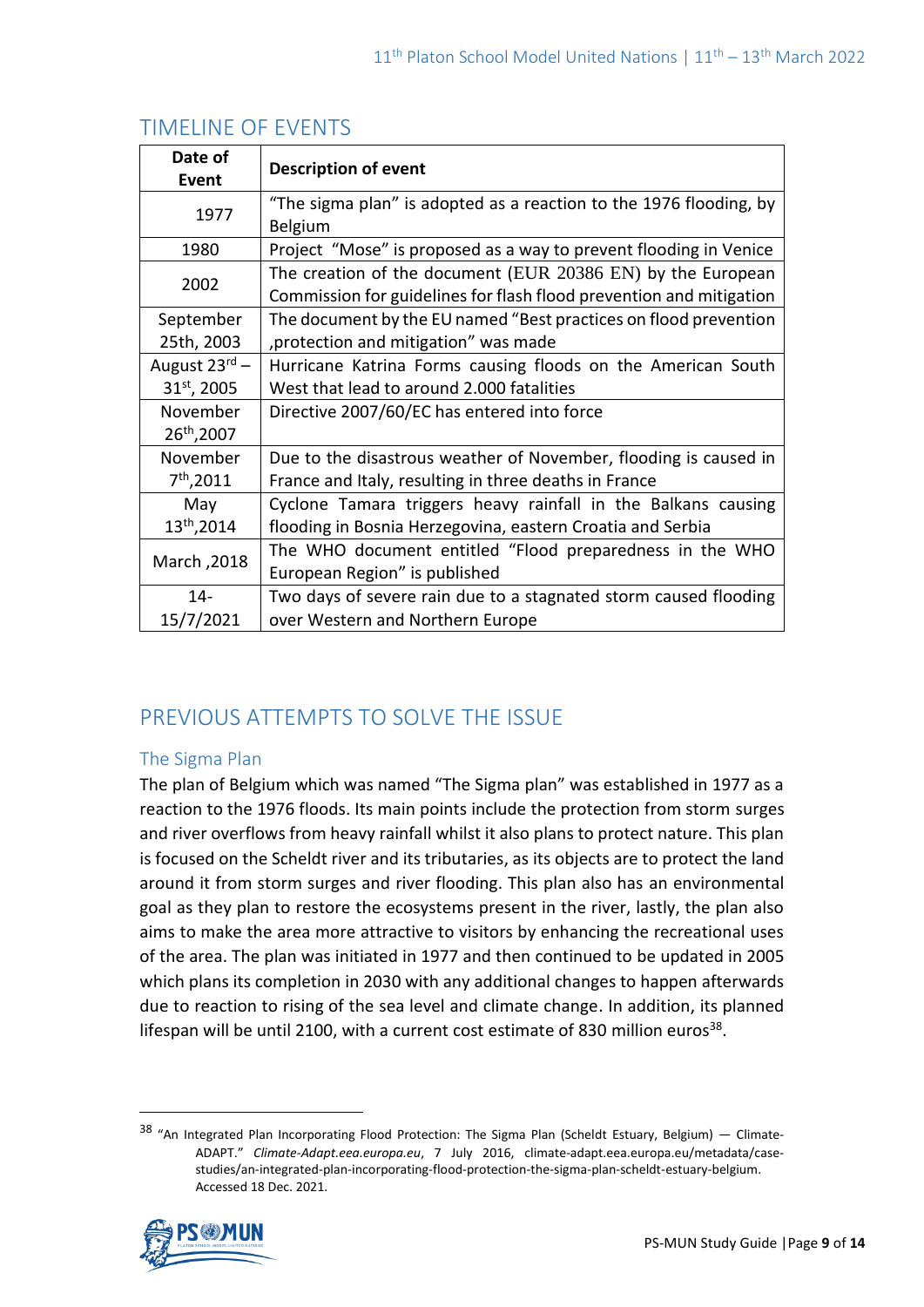## Project Mose

The Venetian government named this project "Mose" and was made as a reaction to the 1966 flood of Venice which sank the city by 28 centimeters causing many deaths and poverty. The project was delayed and only suggested as an idea in 1970 and its design began in 1982 with it being approved in 1994; the environmental studies needing to be done beforehand happened in 1998 and was accepted in 2002 thus the project began construction in 2003. The project plan was that 78 mobile gates would be built below sea level in different areas of Venice with them being 28 meters long and 20 meters tall, the way they work is that when a high tide is approaching, Venice air will be pumped inside of them causing them to rise to block the tide from entering the city. The work was completed in 2014 with its first use being seen in 2020<sup>3940</sup> showing that the speed at which the walls raise is too slow for any actual protection to be driven from them with the only way that they could be useful is with the barriers working as a permanent wall which would cause problems to the ecosystem of the lagoon.

## WHO Document

The World Health Organization has published a document entailing the things that the WHO has learned about flood prevention and protection from the 2014 Balkan floods and the tools they have created since then to attempt to prevent floods.<sup>41</sup>

## Directive 2007/60/EC

There are attempts of the European Union by creating legislation and guides on how to prevent and mitigate the impact of flooding but also a directive (2007/60/EC) which made all the EU states assess the risk of flooding for watercourses and coastlines which have helped map out and assess the flood risks of all of the EU nations<sup>424344</sup>

<sup>44</sup> "Flood Risk Management - Water - Environment - European Commission." *Ec.europa.eu*, ec.europa.eu/environment/water/flood\_risk/index.htm. Accessed 18 Dec. 2021.



<sup>39</sup> "MOSE Project, Venice, Venetian Lagoon." *Water Technology*, www.water-technology.net/projects/moseproject/. Accessed 18 Dec. 2021.

<sup>40</sup> "Venice's Flood Barriers (Project MOSE) Activated for First Time." *ITALY Magazine*, www.italymagazine.com/featured-story/venices-flood-barriers-project-mose-activated-first-time. Accessed 18 Dec. 2021.

<sup>41</sup> Reinicke, Corinna, and Ute Enderlein. *SHORT COMMUNICATION Flood Preparedness in the WHO European Region: Paving the Way*.

<sup>42</sup>*BEST PRACTICES on FLOOD PREVENTION, PROTECTION and MITIGATION Best Practices on Flood Prevention, Protection and Mitigation*.

<sup>43</sup> Colombo, Alessandro, et al. *EUROPEAN COMMISSION JOINT RESEARCH CENTRE Institute for the Protection and Security of the Citizen Technological and Economic Risk Management Natural Risk Sector I-21020 Ispra (VA) Italy NEDIES PROJECT Guidelines on Flash Flood Prevention and Mitigation*. 2002.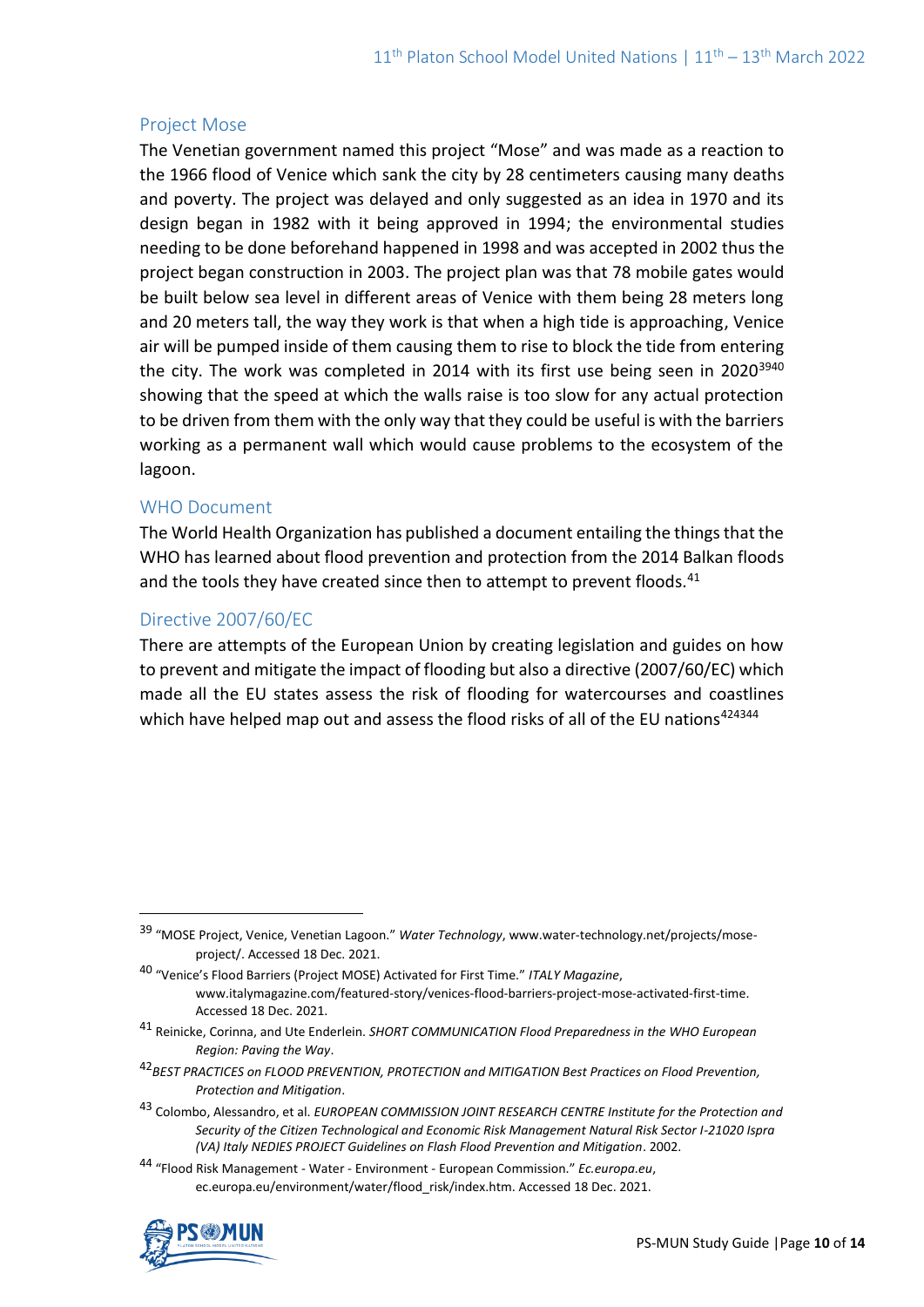# POSSIBLE SOLUTIONS

# Improving Infrastructure

As seen before the best way to prevent floods directly caused by rainfall is infrastructure, thus delegates could suggest ways to both amend old and fragmented infrastructure in the areas affected whilst also building new infrastructure in areas where there is shortage.

# Decrease Climate change

The floods seemed to have become more severe and more frequent with the worsening state of the climate, thus delegates could suggest new measures to decrease the impact of climate change, (such as the decrease of the use of fossil fuels, the creation of a fee on carbon, etc.) and could also propose the enforcement of already existing treaties.

## Training officials

When a flood happens, what is needed is to have the regional forces be properly trained on how to handle the situation and how to prevent the worst from happening, thus the delegates could suggest the creation of workshops for public officials in order to be able to better handle flooding, or they could include such training in the basic training of the officials.

#### Raising Awareness

Through the creation of worldwide information campaigns to inform people on the dangers of floods and some ways that people could protect their items and themselves through TV infomercials and radios, the loss of life due to floods could be decreased.

# BIBLIOGRAPHY

"River Floods — European Environment Agency." *Www.eea.europa.eu*, 16 Dec. 2019, www.eea.europa.eu/data-and-maps/indicators/river-floods-3/assessment. Accessed 18 Dec. 2021.

"The Largest Ports in Europe." ShipHub, 4 Sept. 2019, www.shiphub.co/the-largestports-in-europe/. Accessed 18 Dec. 2021.

"Definition of FLOOD." Merriam-Webster.com, 2019, www.merriamwebster.com/dictionary/flood. Accessed 18 Dec. 2021.

"Oxford Advanced Learner's Dictionary at Oxford Learner's Dictionaries | Find Meanings and Definitions of Words." *Oxfordlearnersdictionaries.com*, 2019, www.oxfordlearnersdictionaries.com/definition/english. Accessed 18 Dec. 2021.

"Saturated Soil Definition." *Law Insider*, www.lawinsider.com/dictionary/saturatedsoil. Accessed 18 Dec. 2021.

"Definition of IMPERMEABLE." *Www.merriam-Webster.com*, www.merriamwebster.com/dictionary/impermeable. Accessed 18 Dec. 2021.

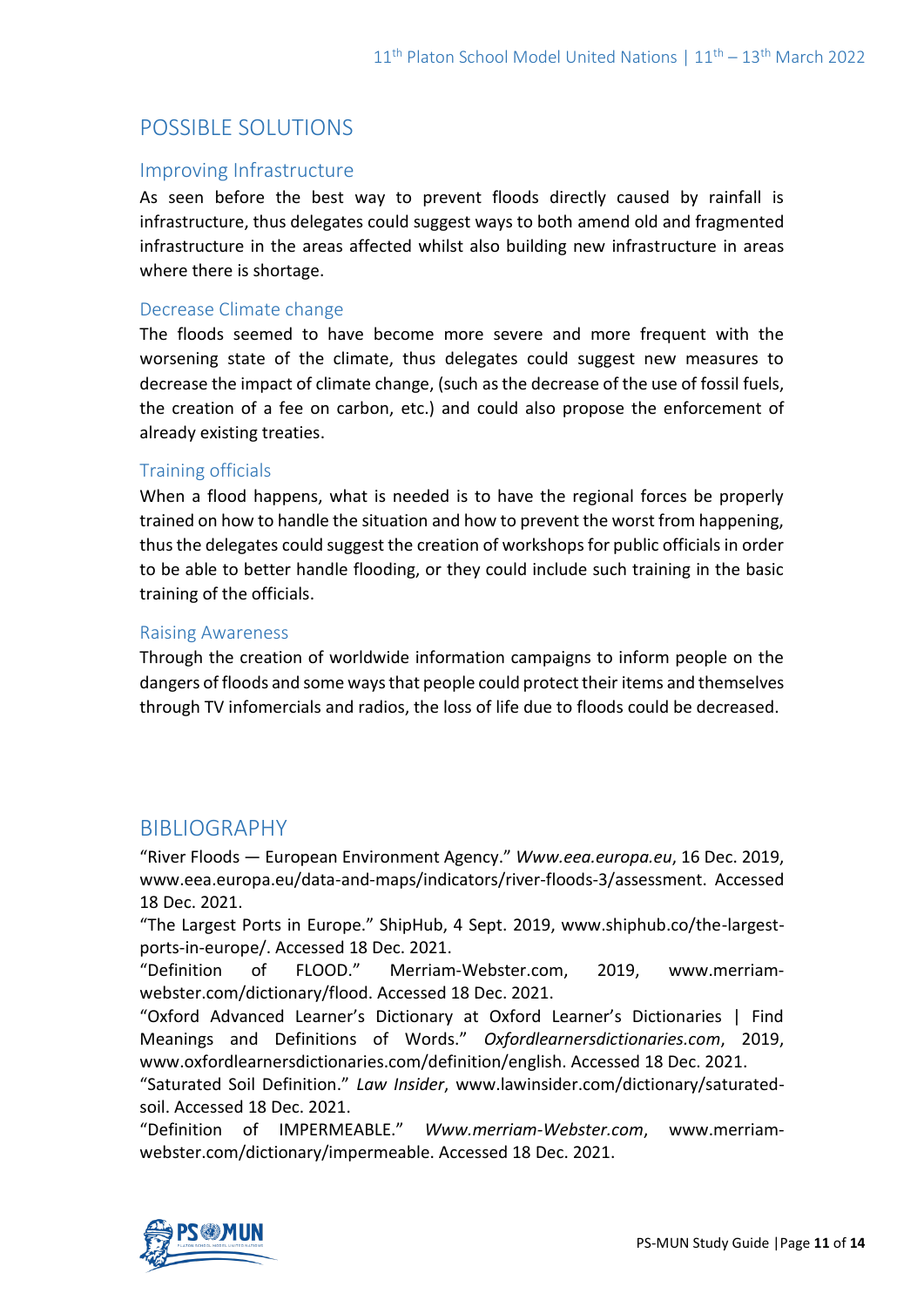"Definition of DAM." *Merriam-Webster.com*, 2019, www.merriamwebster.com/dictionary/dam. Accessed 18 Dec. 2021.

"Definition of Storm Surge | Dictionary.com." *Www.dictionary.com*, www.dictionary.com/browse/storm-surge. Accessed 18 Dec. 2021.

"Definition of Storm Surge | Dictionary.com." *Www.dictionary.com*, www.dictionary.com/browse/storm-surge. Accessed 18 Dec. 2021.

"Definition of Hurricane | Dictionary.com." *Www.dictionary.com*, www.dictionary.com/browse/hurricane. Accessed 18 Dec. 2021.

"Definition of ECOSYSTEM." *Merriam-Webster.com*, 2012, www.merriamwebster.com/dictionary/ecosystem. Accessed 18 Dec. 2021.

"Definition of SEDIMENT." *Merriam-Webster.com*, 2019, www.merriamwebster.com/dictionary/sediment.

"Definition of ERODE." *Www.merriam-Webster.com*, www.merriamwebster.com/dictionary/erode. Accessed 18 Dec. 2021.

"What Causes Floods? | the 8 Most Common Causes of Flooding." B-Air Blowers, Air Movers & Dehumidifiers | Commercial Equipment, 26 Sept. 2018, bair.com/2018/02/common-causes-flooding/. Accessed 18 Dec. 2021.

"What Is a Flood? | What Causes a Flood? | Flooding | Earth Networks." Earth Networks, 2017, www.earthnetworks.com/flooding/. Accessed 18 Dec. 2021.

"What Are the Main Causes and Effects of Floods around the World?" *Earth.org - Past | Present | Future*, 31 Aug. 2021, earth.org/what-are-the-main-causes-and-effects-offloods/. Accessed 18 Dec. 2021.

"Reservoirs and Dams — European Environment Agency." *Www.eea.europa.eu*, www.eea.europa.eu/archived/archived-content-water-topic/reservoirs-and-dams. Accessed 18 Dec. 2021.

"What Are the Main Causes and Effects of Floods around the World?" *Earth.org - Past | Present | Future*, 31 Aug. 2021, earth.org/what-are-the-main-causes-and-effects-offloods/. Accessed 18 Dec. 2021.

"Alberta WaterPortal." *Albertawater.com*, 2011, albertawater.com/what-are-theconsequences-of-flooding/environmental. Accessed 18 Dec. 2021.

Society, National Geographic. "The Many Effects of Flooding." *National Geographic Society*, 14 Sept. 2021, www.nationalgeographic.org/article/many-effects-flooding/. Accessed 18 Dec. 2021.

"Impact of River Bank Erosion." *Lrlr.landscapeonline.de*, lrlr.landscapeonline.de/Articles/lrlr-2014-3/articlese6.html. Accessed 18 Dec. 2021.

"Climate Change Affects Floods in Europe." *ScienceDaily*, 2019, www.sciencedaily.com/releases/2019/08/190828140128.htm. Accessed 18 Dec. 2021.

"Climate Change Has Increased Intensity of Floods in Europe, Finds Study | the Weather Channel - Articles from the Weather Channel | Weather.com." *The Weather Channel*, 14 Aug. 2021, weather.com/en-IN/india/environment/news/2021-08-24 climate-change-has-increased-the-intensity-of-european-floods. Accessed 18 Dec. 2021.

"An Integrated Plan Incorporating Flood Protection: The Sigma Plan (Scheldt Estuary, Belgium) — Climate-ADAPT." *Climate-Adapt.eea.europa.eu*, 7 July 2016, climateadapt.eea.europa.eu/metadata/case-studies/an-integrated-plan-incorporatingflood-protection-the-sigma-plan-scheldt-estuary-belgium. Accessed 18 Dec. 2021.

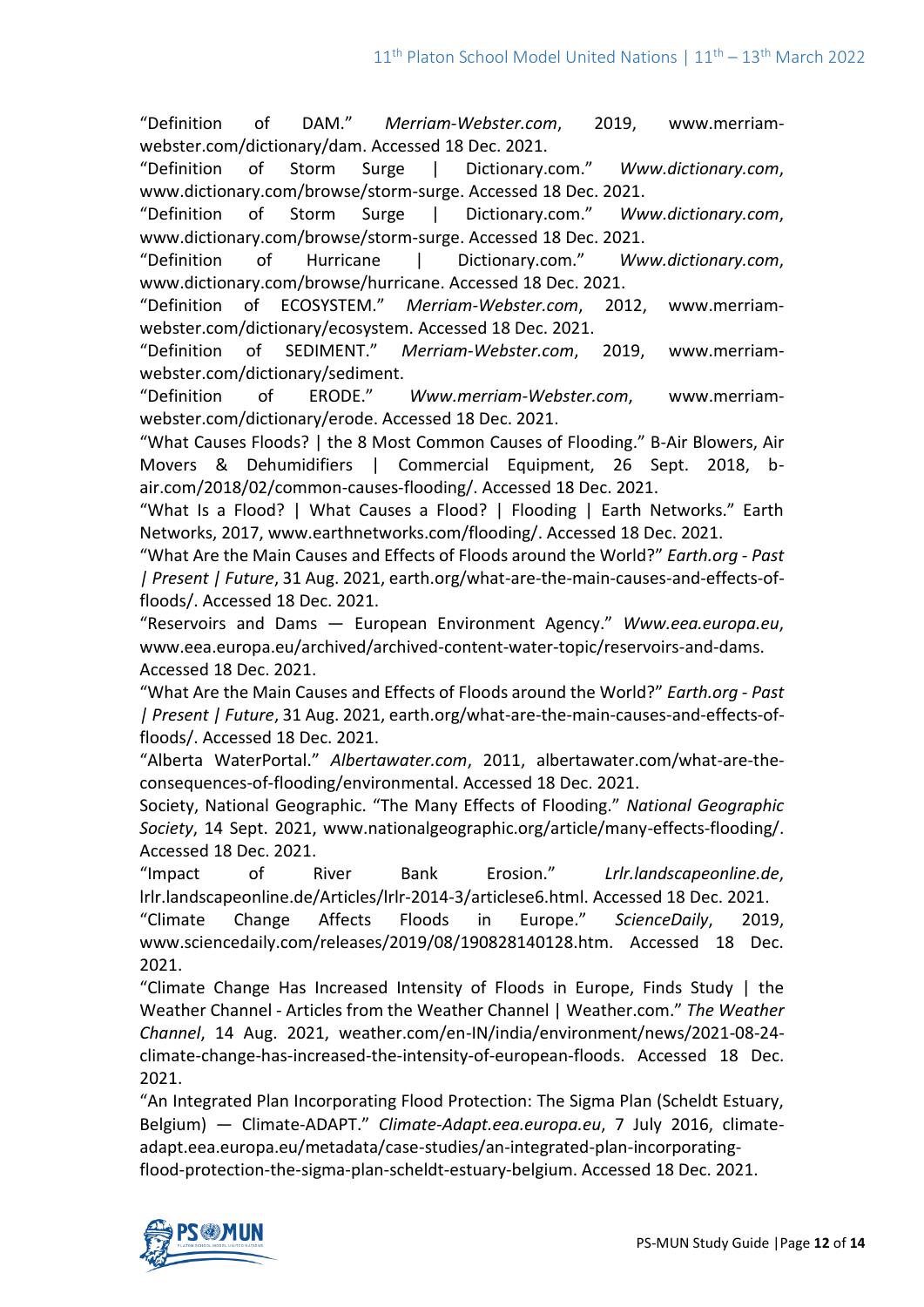"MOSE Project, Venice, Venetian Lagoon." *Water Technology*, www.watertechnology.net/projects/mose-project/. Accessed 18 Dec. 2021.

"Venice's Flood Barriers (Project MOSE) Activated for First Time." *ITALY Magazine*, www.italymagazine.com/featured-story/venices-flood-barriers-project-moseactivated-first-time. Accessed 18 Dec. 2021.

*BEST PRACTICES on FLOOD PREVENTION, PROTECTION and MITIGATION Best Practices on Flood Prevention, Protection and Mitigation*.

Colombo, Alessandro, et al. *EUROPEAN COMMISSION JOINT RESEARCH CENTRE Institute for the Protection and Security of the Citizen Technological and Economic Risk Management Natural Risk Sector I-21020 Ispra (VA) Italy NEDIES PROJECT Guidelines on Flash Flood Prevention and Mitigation*. 2002.

"Flood Risk Management - Water - Environment - European Commission." *Ec.europa.eu*, ec.europa.eu/environment/water/flood\_risk/index.htm. Accessed 18 Dec. 2021.

Reinicke, Corinna, and Ute Enderlein. *SHORT COMMUNICATION Flood Preparedness in the WHO European Region: Paving the Way*.

"Dozens Killed in Flooding across Western Europe." *Www.kten.com*, www.kten.com/story/44316020/dozens-killed-in-flooding-across-western-europe. Accessed 18 Dec. 2021.

"Devastating Floods in Western Europe | EUMETSAT." *Www.eumetsat.int*, www.eumetsat.int/devastating-floods-western-europe. Accessed 18 Dec. 2021.

"Flooding in Western Europe: The Impact of the Climate Crisis." *Ambiental Risk*, 17 Nov. 2021, www.ambientalrisk.com/flooding-in-western-europe-and-the-climatecrisis/. Accessed 18 Dec. 2021.

"DLR – Situation Information for Disaster Management." *DLRARTICLE DLR Portal*, 2021, www.dlr.de/content/en/articles/news/2021/03/20210716\_situationinformation-for-disaster-management.html. Accessed 18 Dec. 2021.

CNN, Angela Dewan, Nadine Schmidt and Ulrike Dehmel. "European Officials Say 'Climate Change Has Arrived' as Deadly Floods Engulf Entire Towns." *CNN*, edition.cnn.com/2021/07/16/europe/germany-floods-belgium-climate-change-grmintl/index.html. Accessed 18 Dec. 2021.

"More than 60 Dead, Dozens Missing in Heavy Europe Floods." *PBS NewsHour*, 15 July 2021, www.pbs.org/newshour/world/more-than-30-dead-dozens-missing-in-heavyeurope-floods. Accessed 18 Dec. 2021.

"Floods Kill More than 125 after Record Rainfall in Western Europe." *Www.cbsnews.com*, www.cbsnews.com/news/flooding-in-germany-europe-deathsrecord-rainfall-western-europe-2021-07-16/. Accessed 18 Dec. 2021.

CNN, Angela Dewan, Nadine Schmidt and Ulrike Dehmel. "European Officials Say 'Climate Change Has Arrived' as Deadly Floods Engulf Entire Towns." *CNN*, edition.cnn.com/2021/07/16/europe/germany-floods-belgium-climate-change-grmintl/index.html. Accessed 18 Dec. 2021.

CNN, Ivana Kottasová. "Enormous Scale of Destruction Is Revealed as Water Subsides after Historic Western Europe Flooding." *CNN*, edition.cnn.com/2021/07/18/europe/western-europe-floods-sundayintl/index.html. Accessed 18 Dec. 2021.